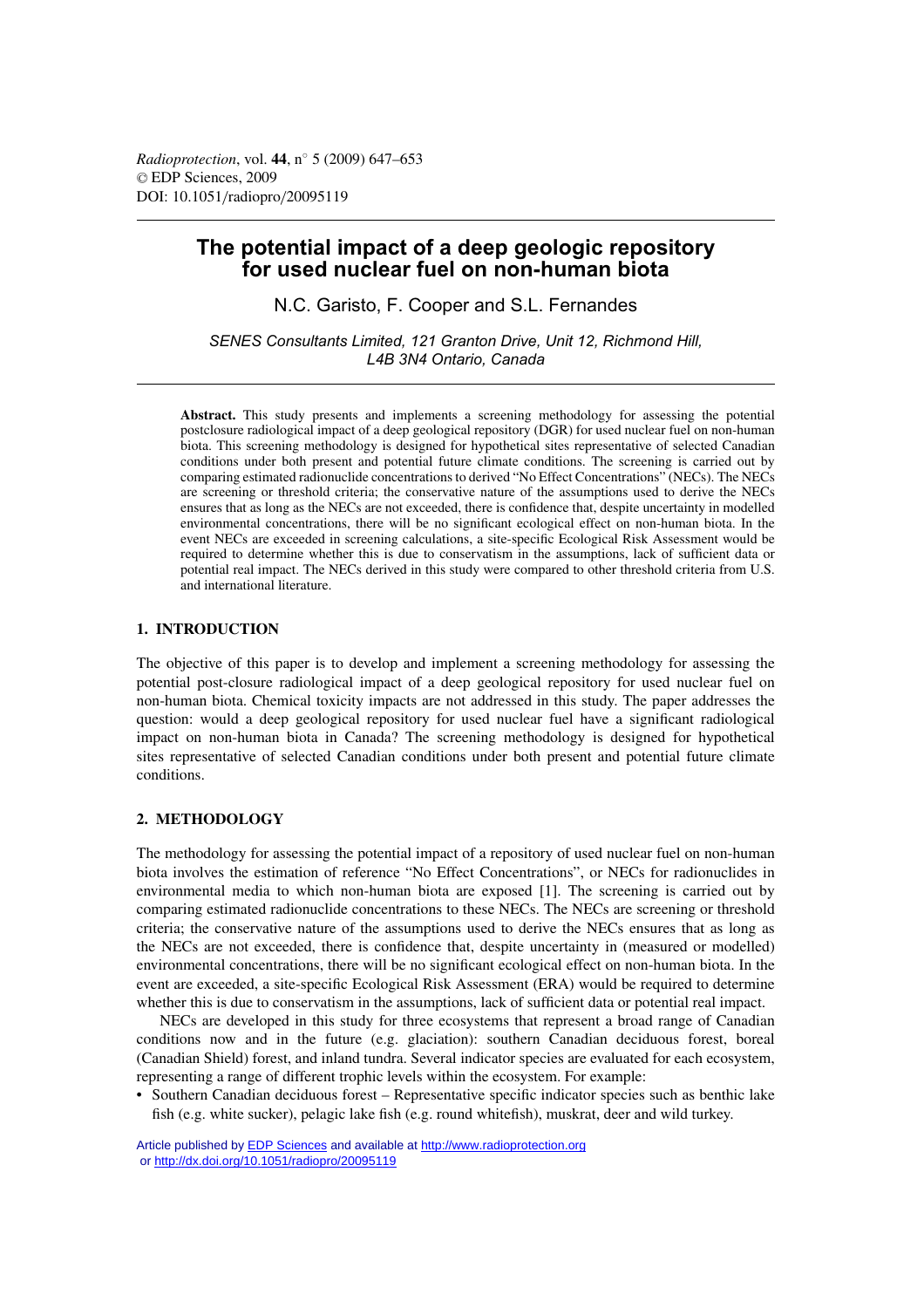#### 648 RADIOPROTECTION

- Boreal (Canadian Shield) forest Representative specific indicator species such as beaver, ruffed grouse, moose, wolf and common loon.
- Inland tundra Representative specific indicator species such as lichen, arctic char, caribou, arctic hare, arctic fox and ptarmigan.

The selection of radionuclides for this study was based primarily on the results of previous conceptual case studies: the Third Case Study (TCS) – Defective Container Scenario and the Horizontal Borehole Concept (HBC) – Defective Container Scenario [2, 3]. These scenarios assume that some containers are emplaced in the repository with small undetected defects. This allows groundwater to enter the container and contact the fuel, thereby providing a pathway for release of radionuclides into the groundwater surrounding the repository. Other post-closure assessments considered in this paper include the Environmental Impact Statement (EIS) [4] and the Second Case Study (SCS) [5].

NECs were developed for a set of 12 reference radionuclides: C-14, Cl-36, Zr-93, Nb-94, Tc-99, I-129, Cs-135, Ra-226, Np-237, U-238, Pb-210 and Po-210.

This list of radionuclides includes the main contributors to human dose from the Third Case Study and its extension to a Horizontal Borehole Emplacement concept. In addition, representative activation radionuclides are included. This list of radionuclides is also similar to that identified in other international assessments, such as Nagra [6], ANDRA [7] and SKB [8, 9].

# **2.1 Derivation of NECs**

The overall approach taken for calculating NEC values for each radionuclide in a given environmental medium in each ecosystem is described below and illustrated in Figures 1 and 2. The following steps are involved:

- *Select the* ecological *receptor categories and individual indicator species to be included in the derivation of NECs.*
- *Define the ecological profile for each indicator species*. The profile includes the amount of water, food and soil/sediment consumed, as well as a determination of the food types that comprise the diet.
- *Collect information needed to model environmental behaviour and transfer for each radionuclide*. NECs are calculated for water, sediment, soil and groundwater concentrations. To determine the concentration in different biota (e.g. fish, terrestrial plants), it is necessary to be able to estimate the concentration in all environmental media through the use of transfer factors. Transfer factors estimate radionuclide concentrations in the whole body of the specified biota with uniform distribution. For more complex biota, radionuclide concentrations in the body were calculated via multiple intake pathways. Transfer factors were, in general, selected from readily available information.
- *Compile Dose Coefficients (DCs) for each radionuclide for both internal and external exposure, from readily-available information/compilations*.
- *Select appropriate dose rate criteria (ENEVs) for the various indicator species, from readilyavailable information/compilations.*
- *Calculate the dose for unit concentrations of radionuclides in water.* For each radionuclide, calculate the dose that biota would receive from a concentration of 1 Bq/L in water, assuming sediment, soil and groundwater concentrations are zero. This procedure is carried out for each radionuclide for each biota that is exposed to water. This unit dose calculation step is then repeated for all other media: soil (i.e., by setting concentrations of each radionuclide in soil equal to one and all other concentrations equal to zero), sediment and groundwater.
- *For each of the radionuclides in each of the base environmental media (i.e. water, sediment, soil, groundwater), back-calculate the concentration of radionuclide that corresponds to the selected ENEV.* For example, calculate the concentration of C-14 in water that would generate a dose to common loon of 1 mGy/day (the selected ENEV for loon). Repeat for each medium and each relevant biota.
- *Group the biota by ecosystem: Southern Canadian Deciduous Forest, Boreal Forest or Inland Tundra*.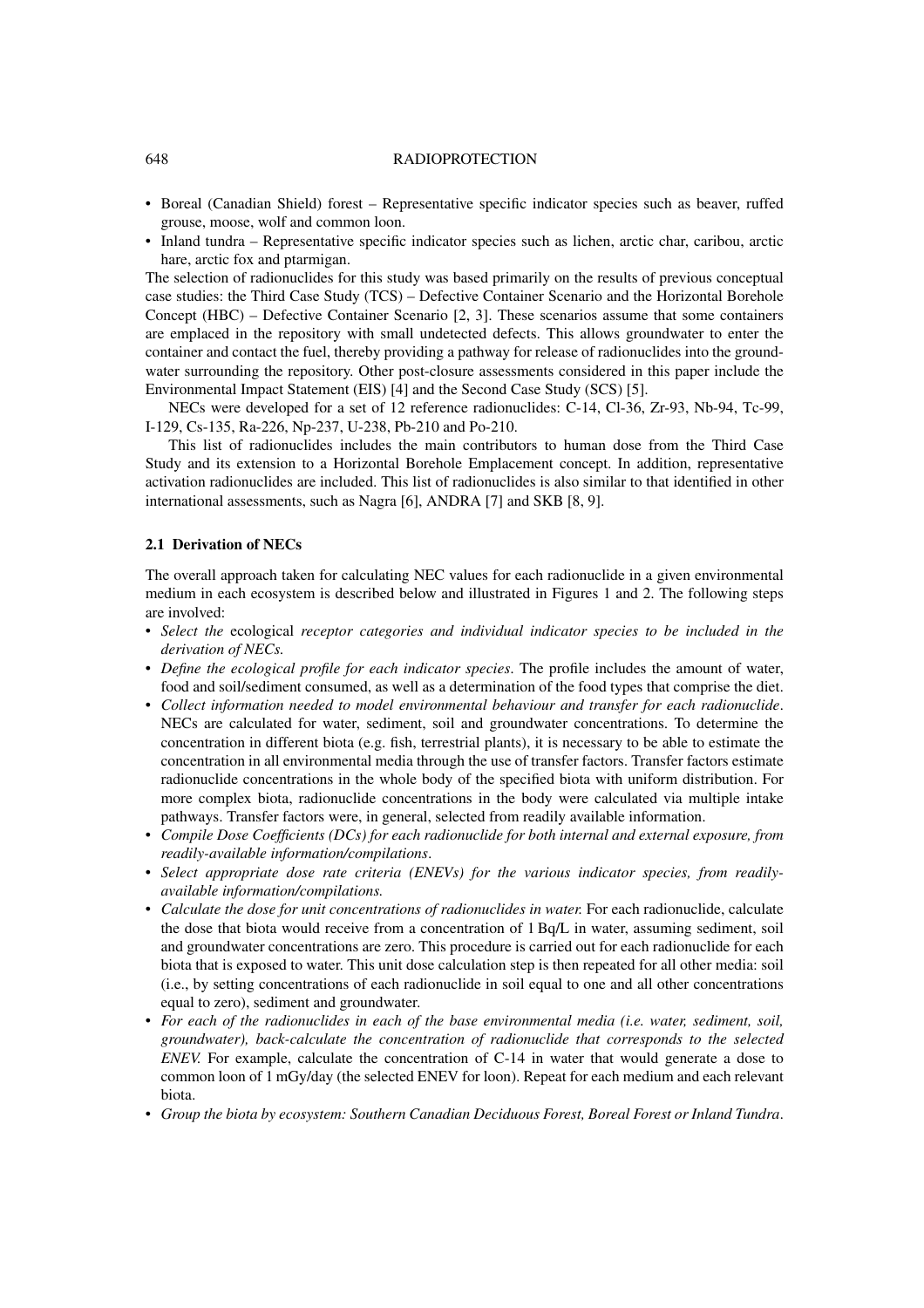#### ECORAD 2008 649

• *Select the lowest back-calculated concentration value for each radionuclide.* These concentrations, termed No Effect Concentrations (NECs), are generic and can be applied at a variety of sites within each ecosystem.

Graphical representations of the exposure pathways and food chains for aquatic and terrestrial biota were produced. Figure 1 shows an example, relevant for the terrestrial biota in the Boreal Forest ecosystem.



**Figure 1.** Exposure pathways and food chain for the terrestrial biota in the boreal forest ecosystem. Indicator species are shown in bold boxes. Dashed lines indicate that exposure and concentration are modelled through the use of transfer factors (TFs). The TF is assumed to account for direct and indirect pathways. Solid lines indicate that exposure is modelled by estimating the intake. Dotted lines indicate an external exposure pathway.

# **2.2 Application of NECs**

As discussed above, the NEC corresponding to the most limiting biota for each radionuclide in a particular environmental medium is used as a concentration screening level for a particular ecosystem. A sum-of-fractions rule has to be used to ensure that total dose over radionuclides and/or over pathways in a given ecosystem does not exceed the estimated no-effect dose-rate values (i.e., radioecological dose benchmarks for population-level effects on biota; these values are compiled from literature). The overall approach for application of NECs is shown in Figure 2.

# **3. RESULTS AND CONCLUSIONS**

NECs were derived for each radionuclide in each medium (see Table 1 for representative results) and were compared to estimated post-closure environmental concentrations. Detailed results are provided in Garisto et al. [10].

#### **3.1 NEC derivation**

Two sets of NEC values were derived, using different parameters in the calculations. These correspond to an Upper Estimate case and a Central Estimate case. The Upper Estimate values are more conservative than the Central Estimate values. The degree of conservatism in each of these sets of parameters is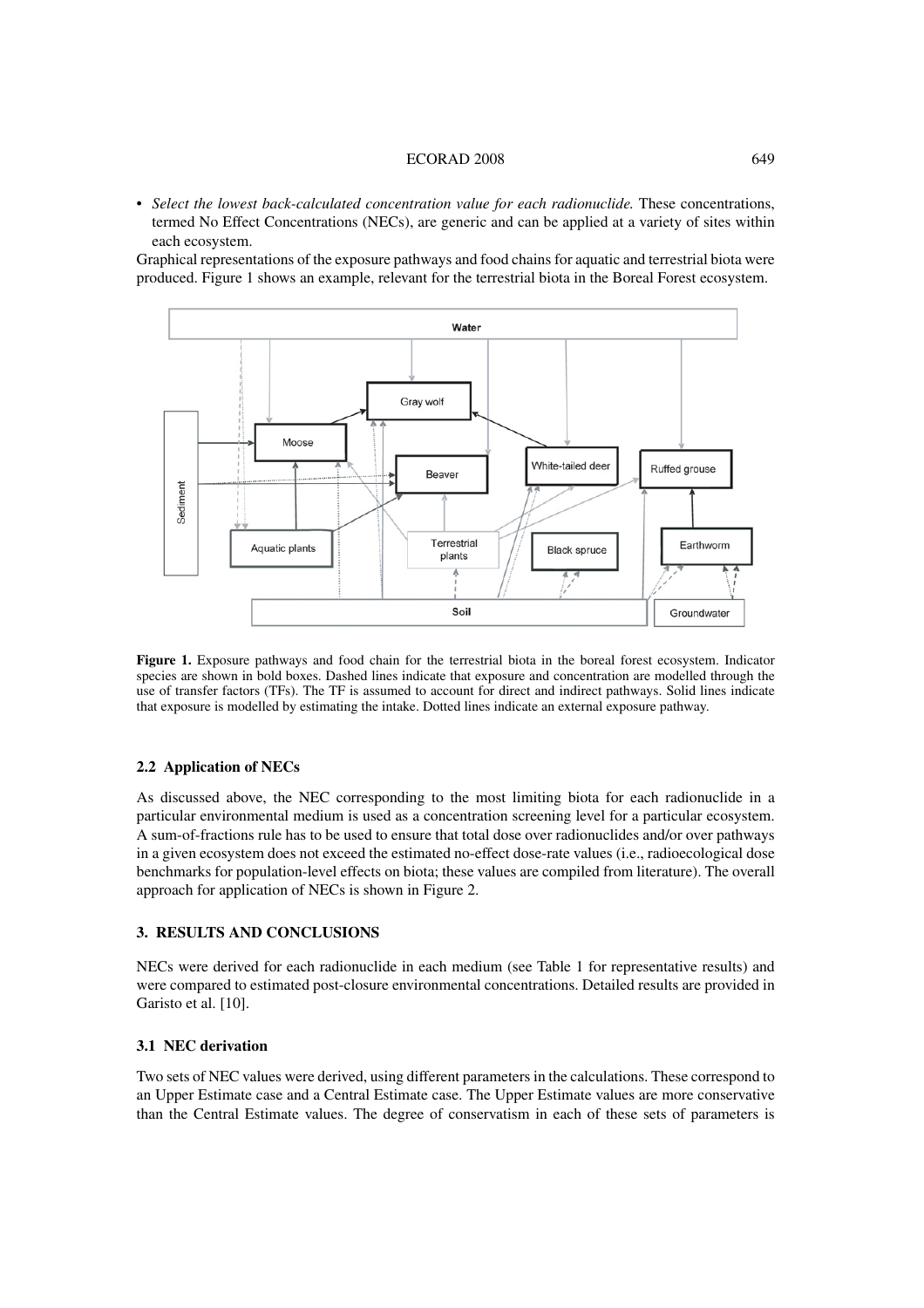

**Figure 2.** Schematic flowchart of NEC application.

discussed below. The same dietary intake rate and exposure data were applied to the Central and Upper Estimate calculations. The results presented below are for the Upper Estimate case.

Table 1 shows the NEC values that were derived for radionuclides in water, for the different ecosystems. The NECs derived for other media are presented in Garisto et al. [10].

Table 2 shows the radionuclide with the lowest NEC in each medium and each ecosystem, for both the Central and Upper Estimates.

Table 3 shows the biota with the lowest NEC for each radionuclide and each medium. Results are shown for the Boreal Forest ecosystem.

# **3.2 Impact assessment**

Table 4 shows the sums-of-ratios calculated for each medium. The ratios were calculated by comparing the maximum estimated post-closure environmental concentrations to the NECs. The NECs used in calculating the sums of ratios are the lowest (i.e., the most restrictive) concentrations across the three ecosystems studied.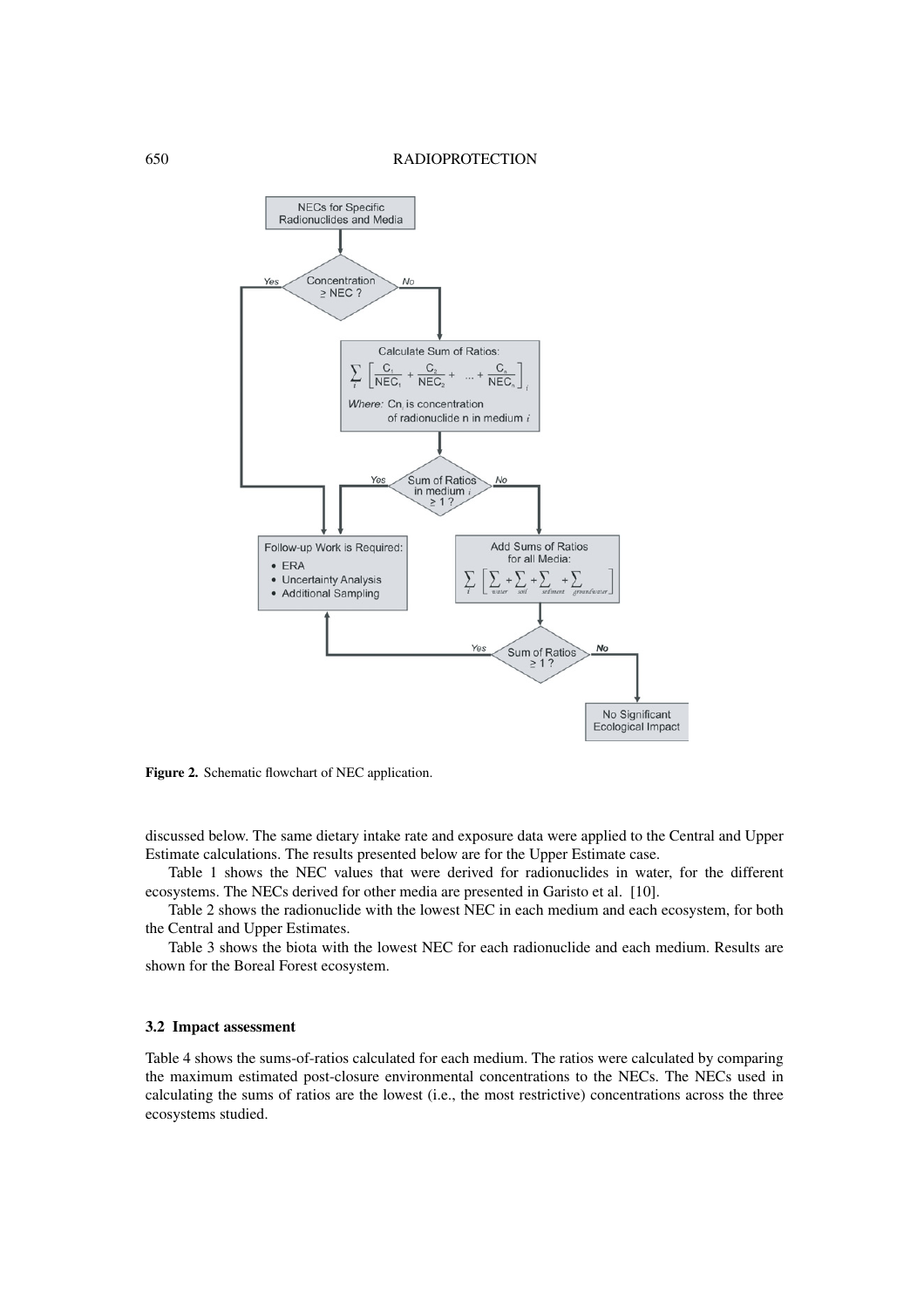#### ECORAD 2008 651

|                     | <b>Ecosystem</b>        |                      |                      |                       |  |
|---------------------|-------------------------|----------------------|----------------------|-----------------------|--|
| <b>Radionuclide</b> | <b>S.Cdn. Deciduous</b> | <b>Boreal Forest</b> | <b>Inland Tundra</b> | <b>All Ecosystems</b> |  |
| $C-14$              | 2.40E-01                | 2.69E-02             | 7.01E-01             | 2.69E-02              |  |
| $Cl-36$             | $3.11E + 00$            | $2.78E + 00$         | $6.30E + 00$         | $2.78E + 00$          |  |
| $Zr-93$             | $1.75E + 00$            | $1.75E + 00$         | $2.94E+02$           | $1.75E + 00$          |  |
| $Nh-94$             | 1.57E-02                | 4.54E-03             | 8.30E-01             | 4.54E-03              |  |
| $Tc-99$             | 7.95E-01                | 7.95E-01             | $5.71E + 02$         | 7.95E-01              |  |
| $I-129$             | $3.23E + 00$            | $3.23E + 00$         | $1.57E + 02$         | $3.23E + 00$          |  |
| $Cs-135$            | 2.54E-01                | 2.13E-03             | 9.71E-01             | 2.13E-03              |  |
| Ra-226              | 5.86E-04                | 5.86E-04             | 1.78E-01             | 5.86E-04              |  |
| $Np-237$            | 5.77E-02                | 5.77E-02             | 5.84E-02             | 5.77E-02              |  |
| $U-238$             | 2.30E-02                | 2.30E-02             | 4.19E-01             | 2.30E-02              |  |
| $Pb-210$            | $4.95E + 00$            | $4.27E + 00$         | $4.01E + 01$         | $4.27E + 00$          |  |
| $Po-210$            | 7.04E-03                | 7.04E-03             | 2.01E-02             | 7.04E-03              |  |

**Table 1.** Estimated no-effect concentrations (NECs) calculated for radionuclides in water (Bq/L).

**Table 2.** Radionuclide with lowest NEC in each medium and each ecosystem.

|               | <b>Ecosystem</b>  |                      |                      |                       |  |
|---------------|-------------------|----------------------|----------------------|-----------------------|--|
| <b>Medium</b> | S. Cdn. Deciduous | <b>Boreal Forest</b> | <b>Inland Tundra</b> | <b>All Ecosystems</b> |  |
| Water         | Ra-226            | Ra-226               | $Po-210$             | Ra-226                |  |
| Soil          | $Cl-36$           | $Cl-36$              | $Cl-36$              | $Cl-36$               |  |
| Sediment      | Ra-226            | Ra-226               | Ra-226               | Ra-226                |  |
| Groundwater   | $Po-210$          | $Po-210$             | not calculated       | $Po-210$              |  |

**Table 3.** Limiting biota for each radionuclide and medium in boreal forest ecosystem.

|                     | <b>Medium</b> |               |                     |             |
|---------------------|---------------|---------------|---------------------|-------------|
| <b>Radionuclide</b> | Water         | Soil          | Sediment            | Groundwater |
| $C-14$              | Loon          | Wolf          | <b>Muskrat</b>      | Worm        |
| $Cl-36$             | Wolf          | Wolf          | <b>Muskrat</b>      | Worm        |
| $Zr-93$             | Muskrat       | Wolf          | <b>Benthic Fish</b> | Worm        |
| N <sub>b</sub> -94  | Wolf          | Wolf          | Wolf                | Worm        |
| $Tc-99$             | Muskrat       | Wolf          | <b>Muskrat</b>      | Worm        |
| $I-129$             | Muskrat       | Wolf          | <b>Muskrat</b>      | Worm        |
| $Cs-135$            | Loon          | Grouse        | Loon                | Worm        |
| Ra-226              | Muskrat       | Grouse        | <b>Benthos</b>      | Worm        |
| Np-237              | Muskrat       | <b>Beaver</b> | <b>Benthos</b>      | Worm        |
| $U-238$             | Muskrat       | Grouse        | Loon                | Worm        |
| $Pb-210$            | Loon          | Grouse        | <b>Benthos</b>      | Worm        |
| $Po-210$            | Muskrat       | Beaver        | <b>Beaver</b>       | Worm        |

The methodology discussed above suggests that once the sum of ratios has been calculated for each medium, the total sum of ratios in all media be calculated. This is a conservative approach. The overall sums-of-ratios are also shown in Table 3.

As seen in Table 4 below, all of the overall sums-of-ratios are below one. This result indicates that there is no potentially significant radioecological impact from the disposal of used nuclear fuel on nonhuman biota. This result was obtained for ecosystems representing current Canadian climate conditions (e.g., southern Canadian deciduous forest, boreal Canadian Shield forest) as well as potential far-future climate conditions such as a tundra ecosystem.

## **3.3 Discussion**

The general approach taken of comparing conservative NECs to measured/modelled media concentrations and expressing the as a ratio (summed for multiple radionuclides) is compatible with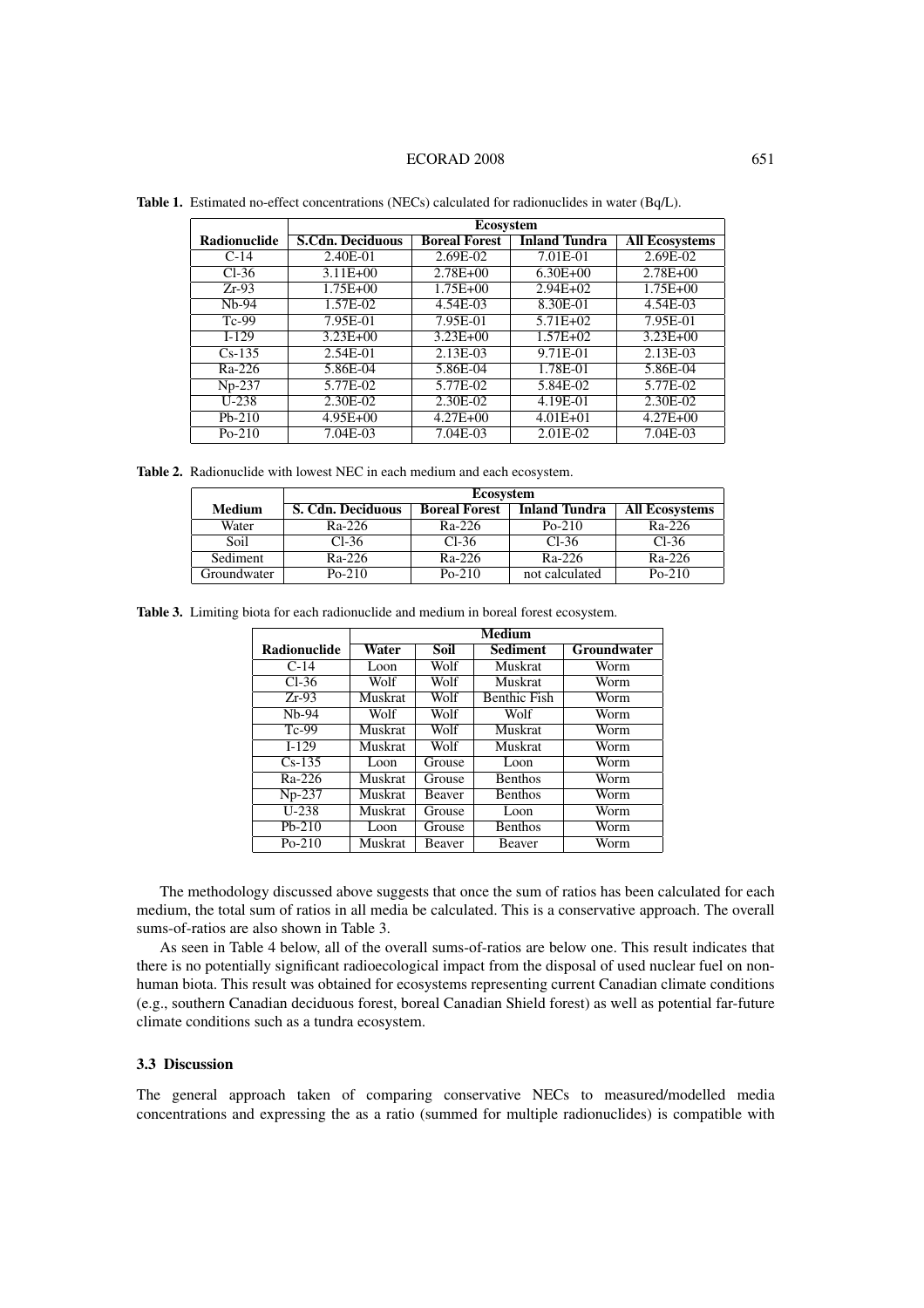#### 652 RADIOPROTECTION

|               | <b>Post-Closure Safety Assessment Study</b> |            |              |            |
|---------------|---------------------------------------------|------------|--------------|------------|
| <b>Medium</b> | <b>EIS</b>                                  | <b>SCS</b> | <b>TCS</b>   | <b>HBC</b> |
| Water         | n/a                                         | n/a        | $1.03E-04$   | 9.88E-05   |
| Soil          | $5.90E-05$                                  | $3.23E-06$ | $1.57E-04$   | $3.59E-05$ |
| Sediment      | $7.42E-08$                                  | $2.71E-07$ | $2.13E-08$   | $1.81E-08$ |
| Groundwater   | $2.28E-06$                                  | 4.15E-07   | $2.22E-06$   | $2.34E-06$ |
| <b>Total</b>  | $6.14E-0.5$                                 | 3.91E-06   | $2.62E - 04$ | 1.37E-04   |

**Table 4.** Overall sum of ratios from post-closure safety assessment studies.

that taken by the U.S. DOE (RESRAD-BIOTA) [11] and the European-funded ERICA Integrated Approach [12]. This Appendix provides a comparison to the Biota Concentration Guide (BCG) values derived by the U.S. DOE [11] and the Environmental Media Concentration Limits (EMCLs) presented in ERICA [12].

The comparison showed that while these approaches are similar in concept, the results are not the same:

- Most of the BCGs are not within the range of Central and Upper estimate NEC values. All of the BCGs that are outside the range of NECs are greater than the NEC values.
- Many of the EMCL values are similar to (or between) the Central and Upper Estimate NECs. Those that are not between the NEC values are typically less than the NECs.

This is due to numerous factors, such as different modelling parameters and different definitions of effects. For example, in the derivation of ERICA EMCLs, the incremental screening dose rate was set to  $10 \mu Gy/h$  for all ecosystems; however, the ERICA Tool [12] does allow for user-inputted variation in this value. The effect benchmarks (ENEVs) selected for the present study are specific to biota groups and are from a variety of sources/effects. For example, the UNSCEAR/IAEA values are applicable to the most exposed individuals within a population, whereas the Garnier-Laplace values are  $EDR_{10}$  (dose rate giving 10% change in observed effect) and HDR5 (hazardous dose rate giving 10% effect to 5% of species) values.

# **Acknowledgments**

This study was partially funded by the Canadian Nuclear Waste Management Organization. Constructive technical comments received from T. Kempe, F. Garisto, P. Lum, P. Gierszewski, N. Beresford and B. Howard are gratefully acknowledged.

#### **References**

- [1] Garisto, N.C., S.L. Fernandes, M. Monabbati, D. Brown, and F. Bajurny. 2005. Screening "No-Effect Concentrations" for Radionuclides in the Abiotic Environment from a Generic Ecological Risk Perspective: Derivation and Application to the Pickering Nuclear Site. Proceedings of the 2nd International Conference on Radioactivity in the Environment, 2–6 October 2005 in Nice, France.
- [2] Garisto, F., J. Avis, N. Calder, A. D'Andrea, P. Gierszewski, C. Kitson, T.W. Melnyk, K. Wei and L. Wojciechowski. 2004. Third Case Study – Defective Container Scenario. Ontario Power Generation Report No. 06819-REP-01200-10126-R00. Toronto, Canada.
- [3] Garisto, F., J. Avis, N. Calder, P. Gierszewski, C. Kitson, T.W. Melnyk, K. Wei and L. Wojciechowski. 2005. Horizontal Borehole Concept Case Study. Ontario Power Generation Report No. 06819-REP-01200-10139-R00. Toronto, Canada.
- [4] Atomic Energy of Canada Limited (AECL) 1994. The Disposal of Canada's Nuclear Fuel Waste: Postclosure Assessment of a Reference System. Report AECL-10717, COG-93-7.
- [5] Atomic Energy of Canada Limited (AECL) 1996. The Disposal of Canada's Nuclear Fuel Waste: A Study of Post-closure Safety of In-room Emplacement of Used CANDU Fuel in Copper